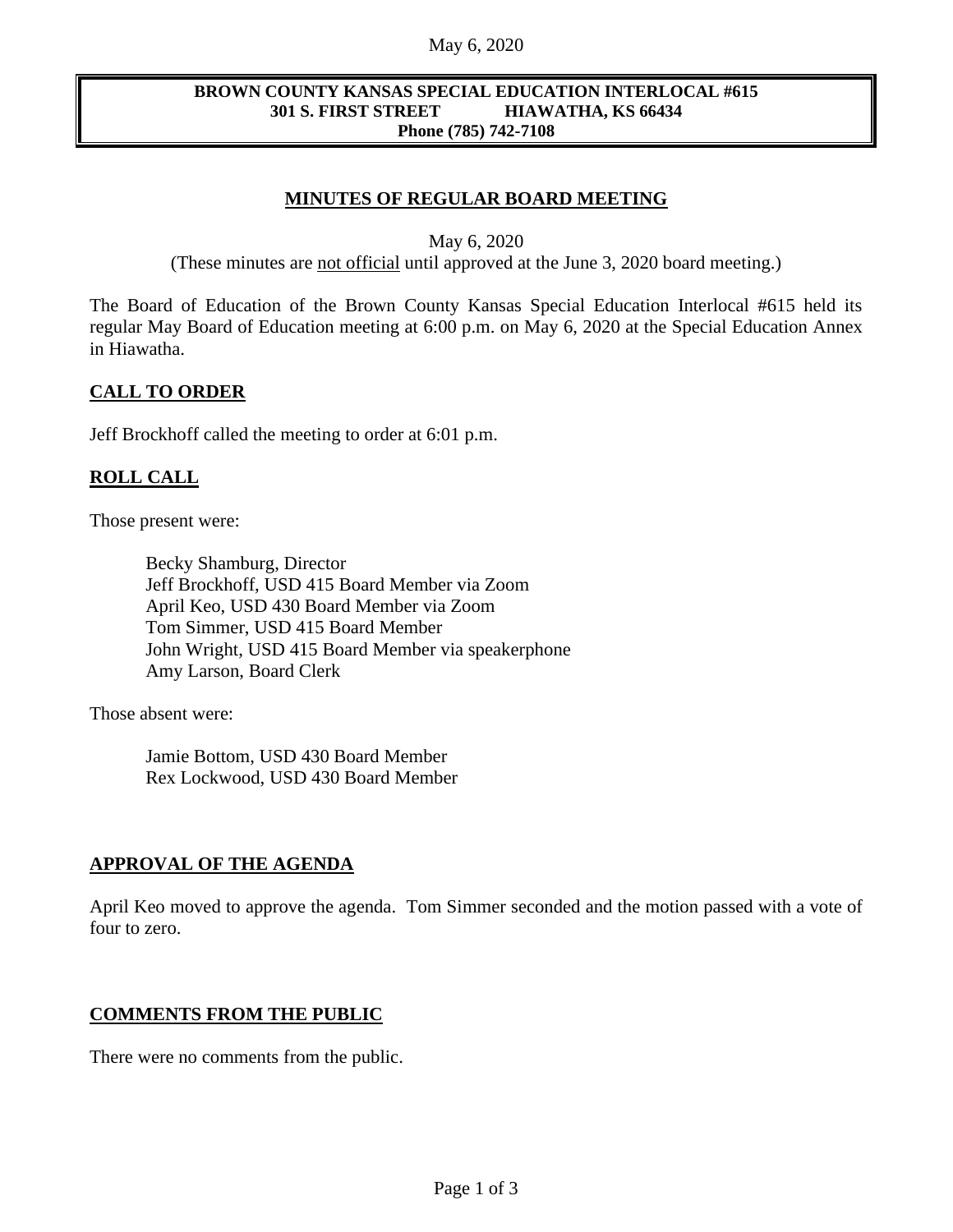## **COMMENTS FROM THE PRESIDENT**

There were no comments from the President.

## **APPROVAL OF THE CONSENT AGENDA**

April Keo moved to approve the consent agenda. Tom Simmer seconded and the motion passed with a vote of four to zero. Included in the consent agenda were:

- 1. Approval of the minutes of the April 8, 2020 regular board meeting.
- 2. Approval of the Bills for the Month of May 2020.
- 3. Accept the treasurer's report for the month of May 2020.

# **APPROVAL OF 2020-2021 KASB MEMBERSHIP AND LEGAL ASSISTANCE FUND DUES**

Director Shamburg discussed that the 2020-2021 KASB membership dues and legal assistance fund dues remained the same. The Interlocal uses KASB as their attorney. If approved, the dues will be paid with June bills. There was discussion that followed.

John Wright moved to approve the 2020-2021 KASB membership dues and legal assistance fund dues. Tom Simmer seconded and the motion passed with a vote of four to zero.

# **2020-21 PRELIMINARY BCK-SEI BOARD MEETING SCHEDULE**

Director Shamburg presented the preliminary 2020-21 BCK-SEI board meeting schedule. The board meets on the Wednesday before the regular education board meeting.

Tom Simmer moved to approve the preliminary 2020-21 BCK-SEI board meeting schedule. April Keo seconded and the motion passed with a vote of four to zero.

# **DIRECTOR'S REPORT**

Director Shamburg stated that she has not heard from Pateese Harden at BC/BS as to what the 2020-21 rates will be.

Following the Governor's phased reopening, the Interlocal plans to provide a modified summer school for students who qualify for special education summer school. The students will be brought in small groups to receive academic and additional services per their IEP. There was discussion that followed.

The Interlocal's providers are continuing virtual special education services as best they can. So far, the Interlocal has only needed to send out 16 no-contact letters out of 350 students. After discussion with the state, the CARES money for special education will become available in July. More guidance will be issued.

The Interlocal is waiting on the hearing date for the Medicaid audit. This is the final step in the audit decision process.